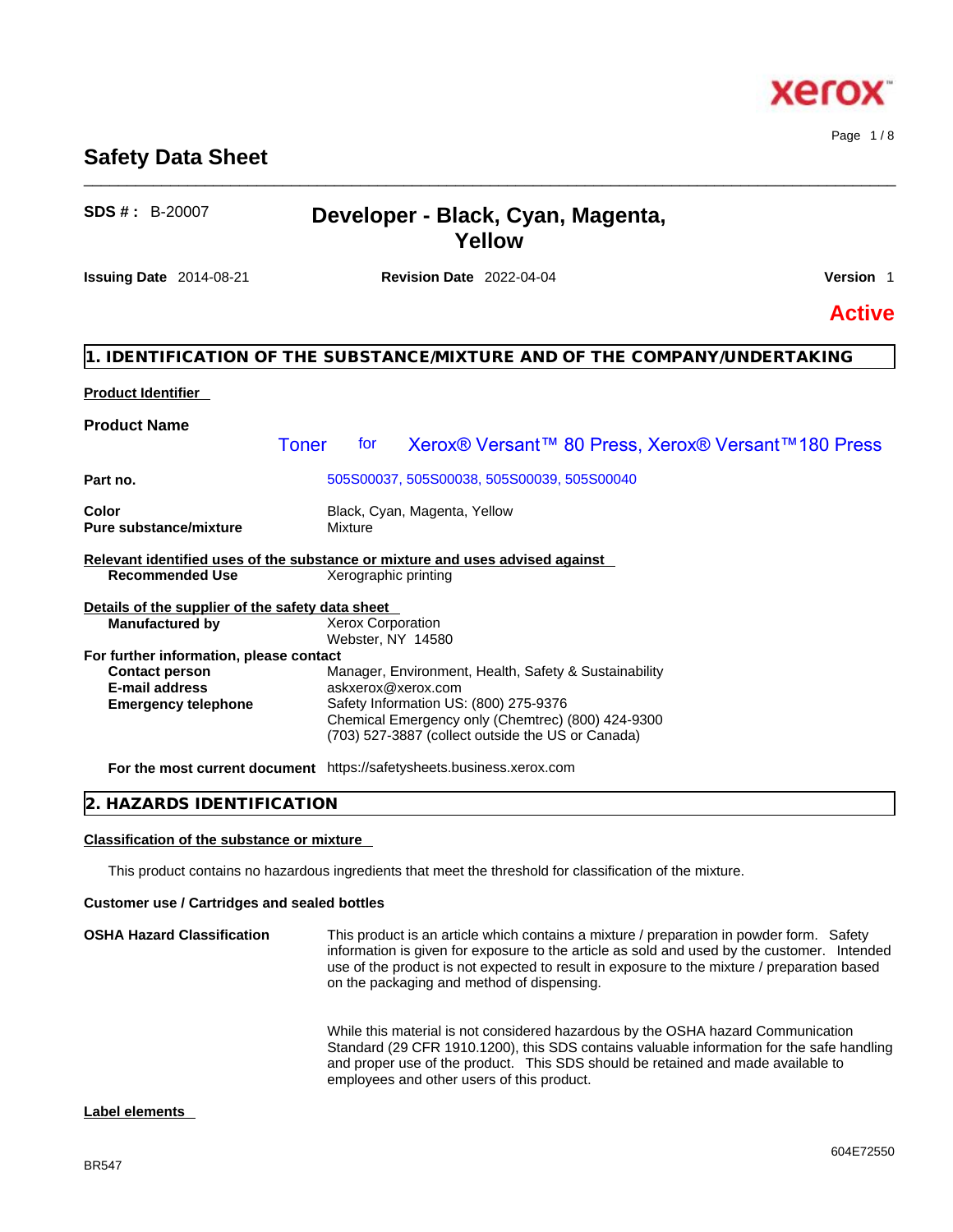

| <b>Signal Word</b>              | None          |
|---------------------------------|---------------|
| <b>Hazard Statements</b>        | None required |
| <b>Precautionary Statements</b> | None required |

#### **Other hazards**

Not a PBT according to REACH Annex XIII

## **3. COMPOSITION/INFORMATION ON INGREDIENTS**

#### **Mixtures**

| <b>Chemical Name</b>  | CAS No.     | Weight % | <b>Classification (Reg.</b><br>1272/2008) | <b>Hazard Statements</b> |
|-----------------------|-------------|----------|-------------------------------------------|--------------------------|
| Ceramic materials     | 66402-68-4  | >70      | --                                        | $- -$                    |
| Resin                 | Proprietary | $<$ 20   | $- -$                                     | $- -$                    |
| <b>Yellow Pigment</b> | 6358-31-2   | $0 - 5$  | $\sim$ $\sim$                             | $- -$                    |
| Carbon black          | 1333-86-4   | $0 - 5$  | $\sim$                                    | $\sim$ $\sim$            |
| Cyan Pigment          | 147-14-8    | $0 - 5$  | $\sim$ $\sim$                             | $- -$                    |
| Magenta pigment       | Proprietary | $0 - 5$  | $- -$                                     | $- -$                    |
| Titanium dioxide      | 13463-67-7  |          | Carc (Inhal) 2                            | H <sub>351</sub>         |

"--" indicates no classification or hazard statements apply.

Full text of H- statements: see section 16

# **4. FIRST AID MEASURES**

| Description of first-aid measures                           |                                                                                               |
|-------------------------------------------------------------|-----------------------------------------------------------------------------------------------|
| <b>General advice</b>                                       | For external use only. When symptoms persist or in all cases of doubt seek medical advice.    |
|                                                             | Show this material safety data sheet to the doctor in attendance.                             |
| Eye contact                                                 | Immediately flush with plenty of water. After initial flushing, remove any contact lenses and |
|                                                             | continue flushing for at least 15 minutes                                                     |
| <b>Skin contact</b>                                         | Wash skin with soap and water                                                                 |
| <b>Inhalation</b>                                           | Move to fresh air                                                                             |
| Ingestion                                                   | Rinse mouth with water and afterwards drink plenty of water or milk                           |
| Most important symptoms and effects, both acute and delayed |                                                                                               |
| <b>Acute toxicity</b>                                       |                                                                                               |
| <b>Eyes</b>                                                 | No known effect                                                                               |
| <b>Skin</b>                                                 | No known effect                                                                               |
| <b>Inhalation</b>                                           | No known effect                                                                               |
| Ingestion                                                   | No known effect                                                                               |
| <b>Chronic toxicity</b>                                     | No known effects under normal use conditions                                                  |
| <b>Main symptoms</b>                                        | Overexposure may cause:                                                                       |
|                                                             | mild respiratory irritation similar to nuisance dust.                                         |
| <b>Aggravated Medical Conditions</b>                        | None under normal use conditions                                                              |
|                                                             | Indication of immediate medical attention and special treatment needed                        |
| <b>Protection of first-aiders</b>                           | No special protective equipment required                                                      |
| Notes to physician                                          | Treat symptomatically                                                                         |
|                                                             |                                                                                               |

BR547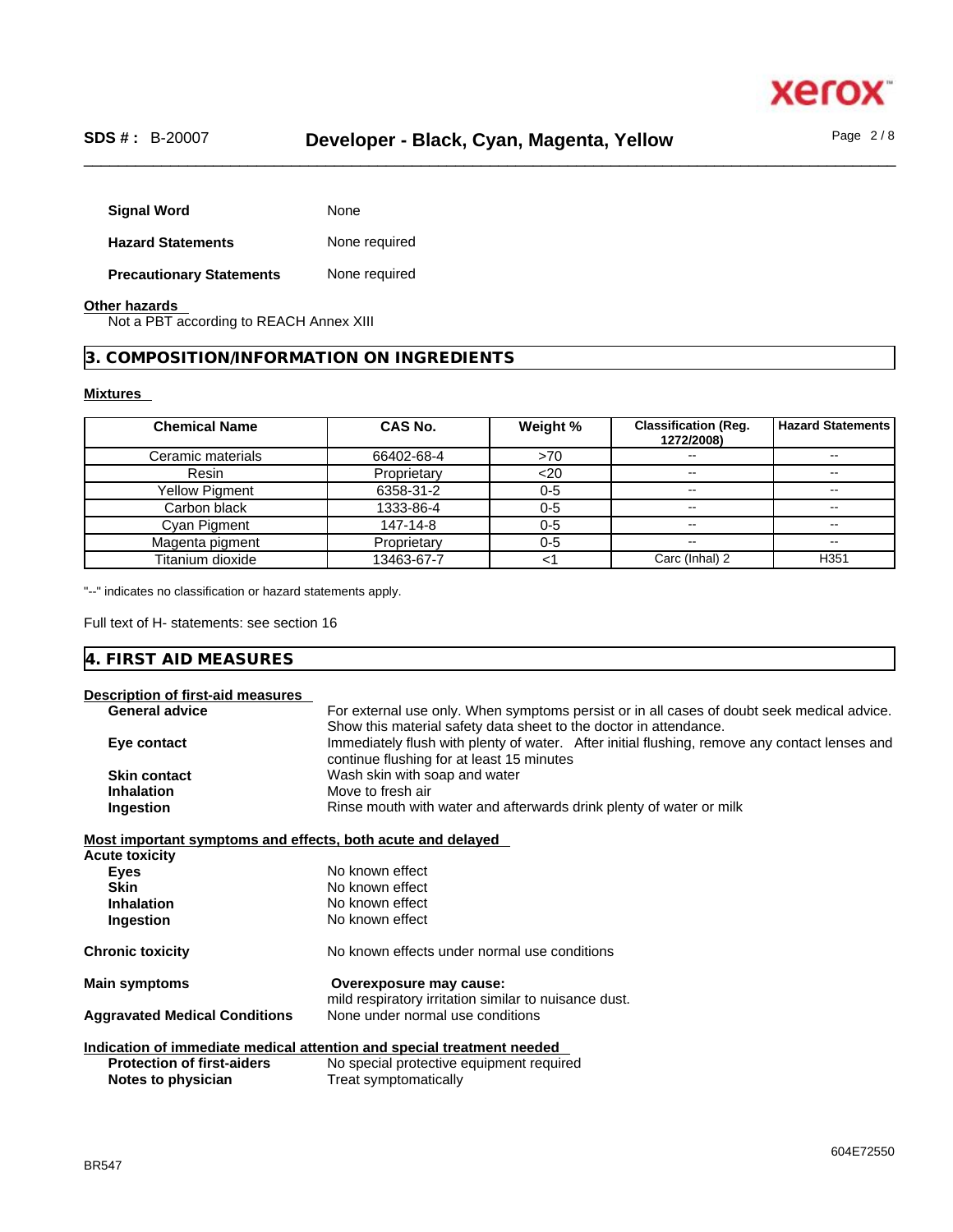### **5. FIRE-FIGHTING MEASURES**

#### **Extinguishing media**

**Suitable extinguishing media** Use water spray or fog; do not use straight streams, Foam **Unsuitable extinguishing media** Do not use a solid water stream as it may scatterand spread fire

#### **Special hazards arising from the substance or mixture**

Fine dust dispersed in air, in sufficient concentrations, and in the presence of an ignition source is a potential dust explosion hazard

#### **Hazardous combustion products**

Hazardous decomposition products due to incomplete combustion, Carbon oxides, Nitrogen oxides (NOx)

#### **Advice for fire-fighters**

In the event of fire and/or explosion do not breathe fumes. Wear fire/flame resistant/retardant clothing. Use self-contained pressure-demand breathing apparatus if needed to prevent exposure to smoke or airborne toxins. Wear self-contained breathing apparatus and protective suit

#### **Other information**

| <b>Flammability</b> | Not flammable. Will not readily ignite. |
|---------------------|-----------------------------------------|
| Flash point         | Not applicable                          |

#### **6. ACCIDENTAL RELEASE MEASURES**

#### **Personal precautions, protective equipment and emergency procedures**

Avoid breathing dust

#### **Environmental precautions**

Although toner is not an aquatic toxin, microplastics may be a physical hazard to aquatic life and should not be allowed to enter drains, sewers, or waterways

#### **Methods and material for containment and cleaning up**

| <b>Methods for containment</b> | Prevent dust cloud                                                                 |
|--------------------------------|------------------------------------------------------------------------------------|
| Methods for cleaning up        | Use an electrically protected vacuum cleaner to remove excess, then wash with COLD |
|                                | water. Hot water fuses the toner, making it difficult to remove                    |

#### **Reference to other sections**

See section 12 for additional ecological information See Section 13 for additional information

#### **7. HANDLING AND STORAGE**

#### **Precautions for safe handling**

| Advice on safe handling | Handle in accordance with good industrial hygiene and safety practice, Avoid dust<br>accumulation in enclosed space, Prevent dust cloud |
|-------------------------|-----------------------------------------------------------------------------------------------------------------------------------------|
| <b>Hygiene measures</b> | None under normal use conditions                                                                                                        |

### **Conditions for safe storage, including any incompatibilities**

#### **Technical measures and storage conditions**

Keep container tightly closed in a dry and well-ventilated place, Store at room temperature

**Incompatible products** None

#### **Specific end uses**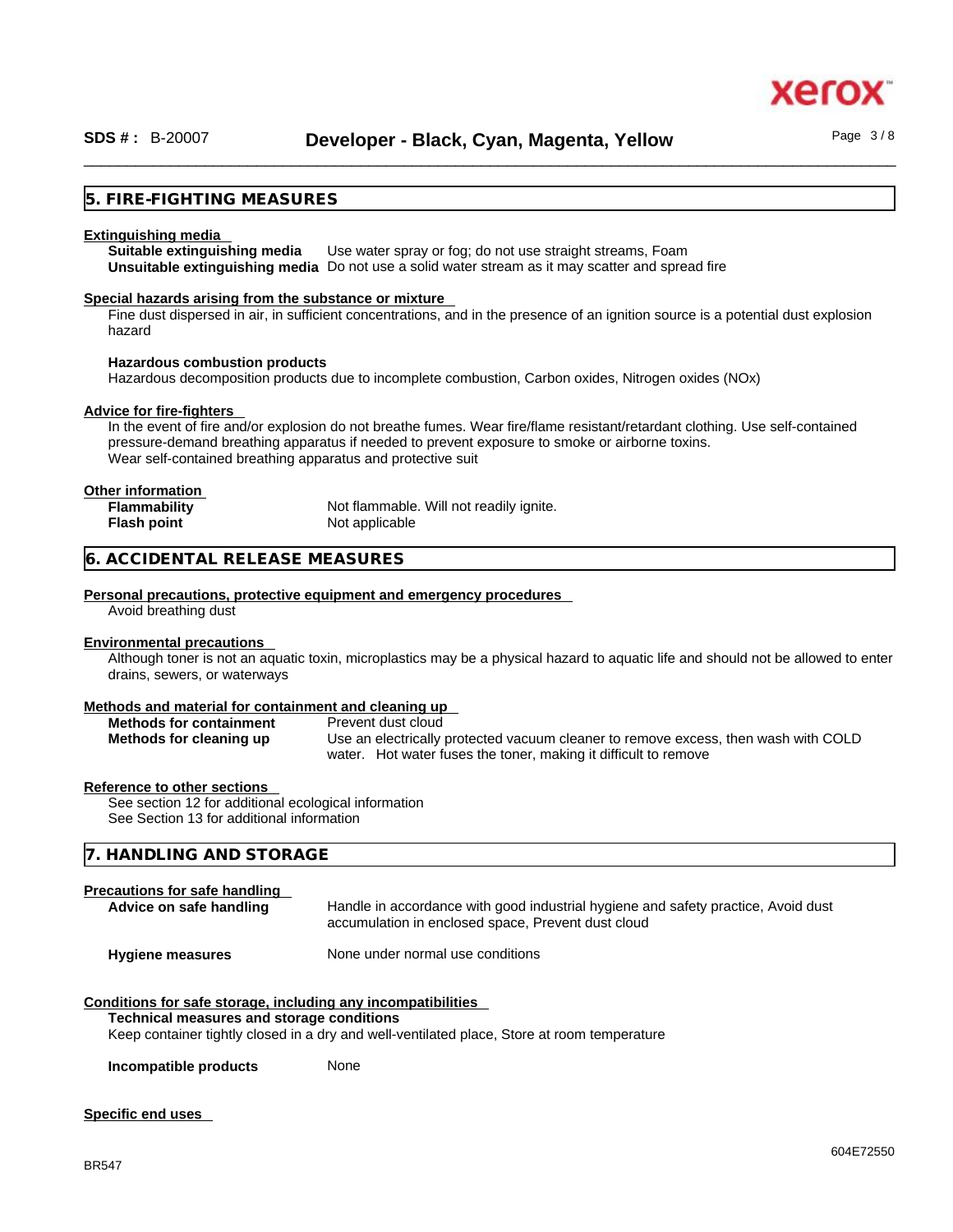xerc

#### Xerographic printing

#### **8. EXPOSURE CONTROLS/PERSONAL PROTECTION**

## **Control parameters**

# **Exposure Limits Xerox Exposure Limit<br>Xerox Exposure Limit**

ACGIH TLV TWA **10 mg/m<sup>3</sup> (inhalable particles) ACGIH TLV TWA** 3 mg/m<sup>3</sup> (respirable dust) **OSHA PEL TWA** 15 mg/m<sup>3</sup> (total dust) **OSHA PEL TWA** 5 mg/m<sup>3</sup> (respirable dust)  $2.5 \text{ mg/m}^3$  (total dust) **Xerox Exposure Limit** 0.4 mg/m<sup>3</sup> (respirable dust)

#### **Component Information**

| <b>Chemical Name</b> | <b>ACGIH TLV</b>                                     | <b>OSHA PEL</b>             |  |
|----------------------|------------------------------------------------------|-----------------------------|--|
| Ceramic materials    | TWA: 5 mg/m <sup>3</sup> TWA: 0.02 mg/m <sup>3</sup> | Ceiling: $5 \text{ mg/m}^3$ |  |
|                      | TWA: $0.1$ mg/m <sup>3</sup>                         |                             |  |
| Carbon black         | TWA: $3 \text{ mg/m}^3$                              | TWA: $3.5 \text{ mg/m}^3$   |  |
| Cyan Pigment         | TWA: 1 $mq/m3$                                       |                             |  |
| Titanium dioxide     | TWA: $10 \text{ mg/m}^3$                             | TWA: $15 \text{ mg/m}^3$    |  |

## **Exposure controls**

**Engineering measures** None under normal use conditions

#### **Individual protection measures, such as personal protective equipment (PPE)**

| <b>Eye/Face protection</b>    | No special protective equipment required  |
|-------------------------------|-------------------------------------------|
| <b>Hand protection</b>        | No special protective equipment required  |
| Skin and body protection      | No special protective equipment required  |
| <b>Respiratory protection</b> | No special protective equipment required. |
| <b>Thermal hazards</b>        | None under normal processing              |

## **Environmental Exposure Controls**

**Environmental Exposure Controls**  Keep out of drains, sewers, ditches and waterways

#### **9. PHYSICAL AND CHEMICAL PROPERTIES**

## **Information on basic physical and chemical properties Melting / Freezing Point** Not applicable<br> **Boiling point/range** Not applicable **Boiling point/range** Not applicable<br> **Softening point** 49 - 60 °C / **Softening point 49 - 60 °C / 120 - 140 °F Evaporation rate** Not applicable **Flammability** Not flammable. Will not readily ignite. **Flammability Limits in Air** Not applicable **Vapor pressure**<br> **Vapor density**<br> **Vapor density**<br> **Property**<br> **Not applicable Vapor density**<br> **Specific aravity** 1 4 - 5 **Specific gravity** 4 - 5<br> **Water solubility** Megligible **Water solubility Appearance** Powder **Consumerance Powder Consumer Powder Consumer Paint Powder Service Powder Powder Powder Powder<br>
<b>Physical state** Solid **Consumer Consumer Powder Consumer Powder Consumer Powder Powder Powder Powder Powd Physical state** Solid **Contract Solid Odor** threshold **Color Black, Cyan, Magenta, Yellow pH Not applicable Flash point** Not applicable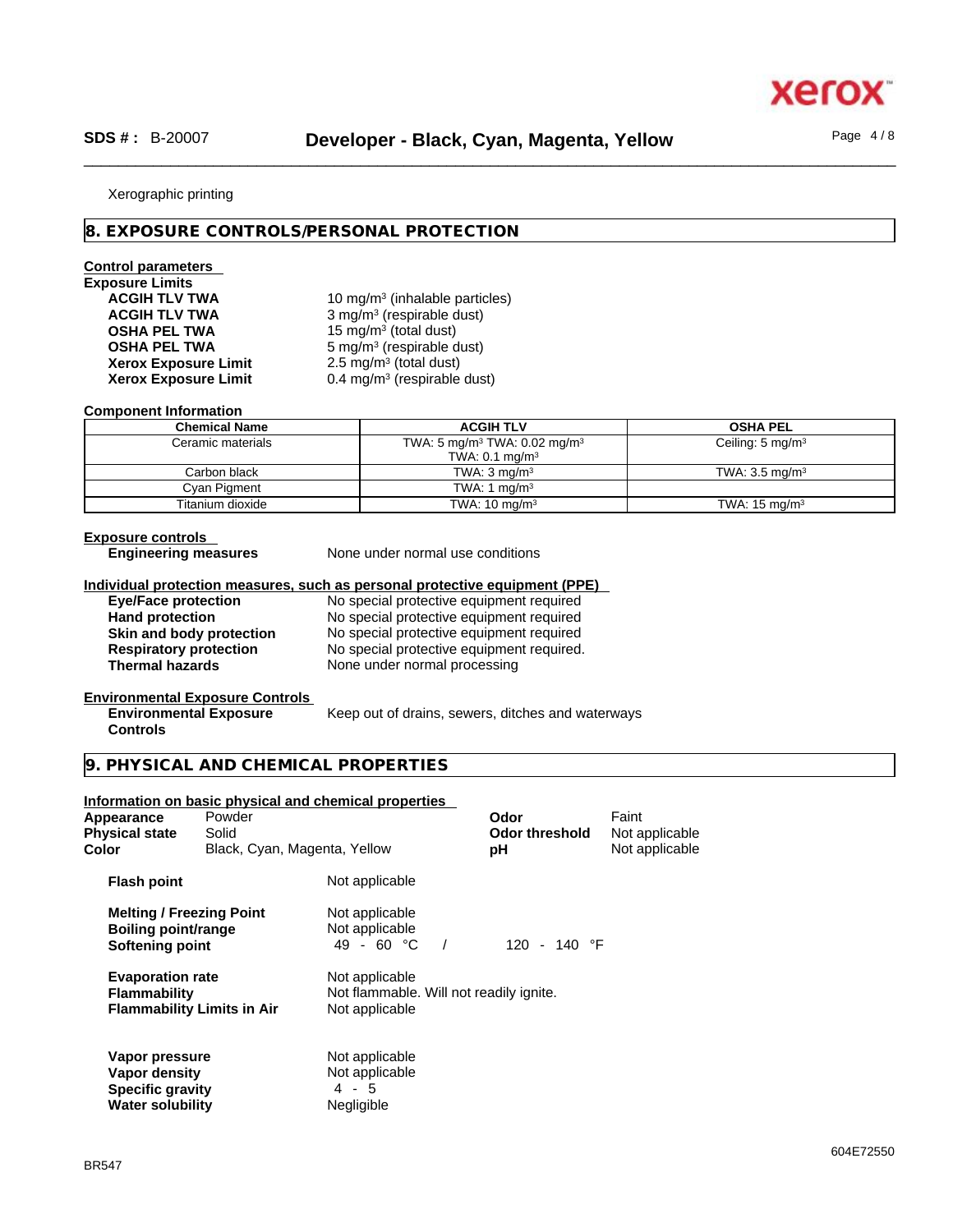

## \_\_\_\_\_\_\_\_\_\_\_\_\_\_\_\_\_\_\_\_\_\_\_\_\_\_\_\_\_\_\_\_\_\_\_\_\_\_\_\_\_\_\_\_\_\_\_\_\_\_\_\_\_\_\_\_\_\_\_\_\_\_\_\_\_\_\_\_\_\_\_\_\_\_\_\_\_\_\_\_\_\_\_\_\_\_\_\_\_\_\_\_\_\_ **SDS # :** B-20007 **Developer - Black, Cyan, Magenta, Yellow** Page 5 / 8

**Partition coefficient** Not applicable **Autoignition temperature** Not applicable<br>**Decomposition temperature** Not determined **Decomposition temperature**<br>Viscosity **Not applicable Explosive properties** Fine dust dispersed in air, in sufficient concentrations, and in the presence of an ignition source is a potential dust explosion hazard **Oxidizing properties** Not applicable

## **Other information**

None

## **10. STABILITY AND REACTIVITY**

#### **Reactivity**

No dangerous reaction known under conditions of normal use

#### **Chemical stability**

Stable under normal conditions.

## **Possibility of hazardous reactions**

| <b>Hazardous reactions</b>      | None under normal processing            |
|---------------------------------|-----------------------------------------|
| <b>Hazardous polymerization</b> | Hazardous polymerization does not occur |

#### **Conditions to avoid**

Prevent dust cloud. Fine dust dispersed in air, in sufficient concentrations, and in the presence of an ignition source is a potential dust explosion hazard.

#### **Incompatible Materials**

None

#### **Hazardous decomposition products**

None under normal use

#### **11. TOXICOLOGICAL INFORMATION**

*The toxicity data noted below is based on the test results of similar reprographic materials.* 

#### **Information on toxicological effects**

## **Acute toxicity**

**Product Information Irritation** No skin irritation, No eye irritation **Oral LD50** > 5 g/kg (rat) **Dermal LD50**  $\rightarrow$  5 g/kg (rabbit)<br> **LC50 Inhalation**  $\rightarrow$  5 mg/L (rat. 4 h **LC50 Inhalation** > 5 mg/L (rat, 4 hr)

#### **Component Information**

| <b>Chemical Name</b> | LC50 Inhalation | Dermal LD50          | Oral LD50         |
|----------------------|-----------------|----------------------|-------------------|
| Carbon black         |                 | (Rabbit)<br>3 g/kg ( | 15400 mg/kg (Rat) |
| Cyan Pigment         |                 |                      | 10000 mg/kg (Rat) |
| Magenta pigment      |                 | Rabbit)<br>3 g/kg (  | 23 $g/kg$ (Rat)   |
| Titanium dioxide     |                 |                      | 10000 mg/kg (Rat) |

#### **Chronic toxicity**

| <b>Sensitization</b>        | No sensitization responses were observed |
|-----------------------------|------------------------------------------|
| <b>Neurological Effects</b> | No information available                 |
| <b>Target organ effects</b> | None known                               |

## **CMR Effects**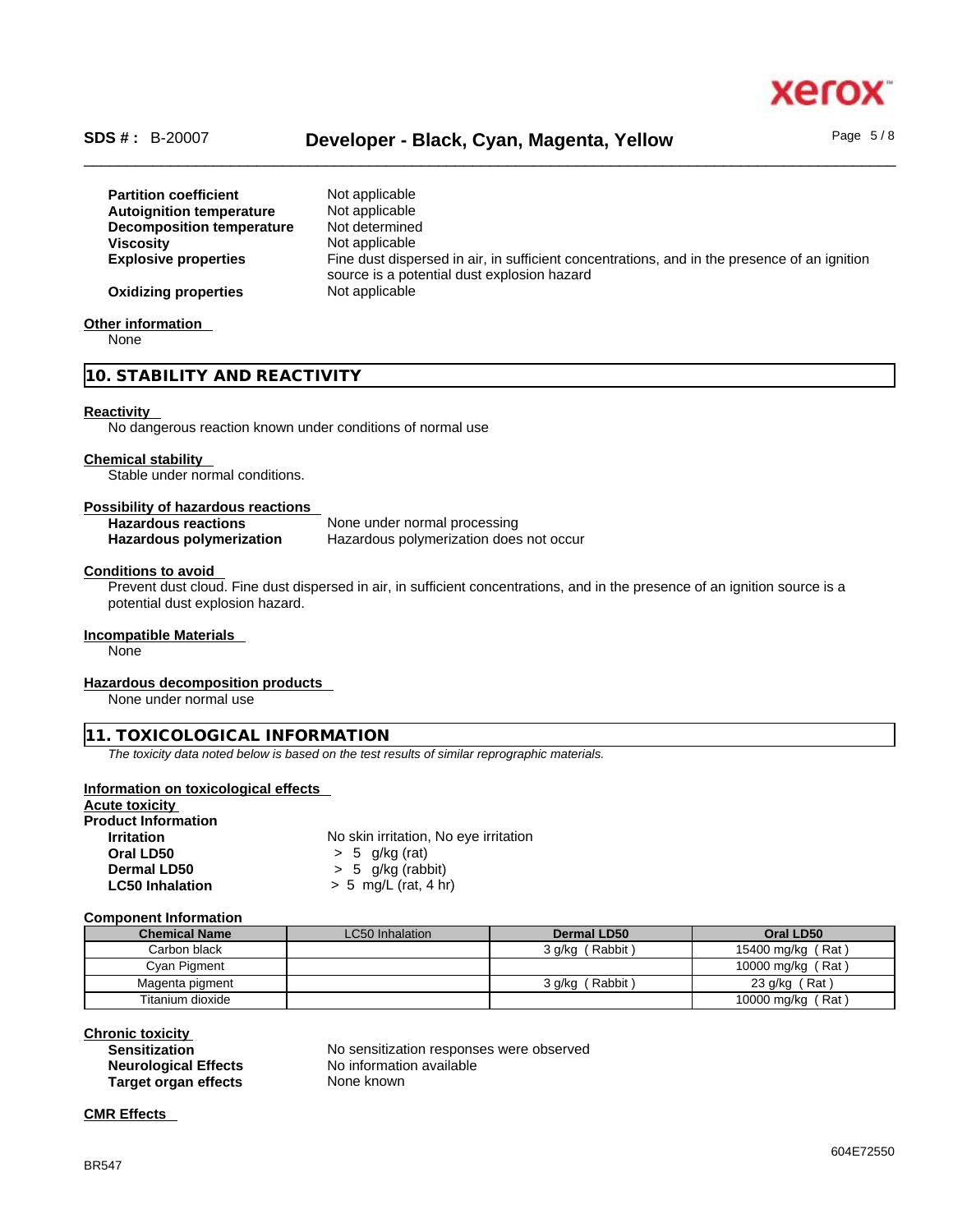

## \_\_\_\_\_\_\_\_\_\_\_\_\_\_\_\_\_\_\_\_\_\_\_\_\_\_\_\_\_\_\_\_\_\_\_\_\_\_\_\_\_\_\_\_\_\_\_\_\_\_\_\_\_\_\_\_\_\_\_\_\_\_\_\_\_\_\_\_\_\_\_\_\_\_\_\_\_\_\_\_\_\_\_\_\_\_\_\_\_\_\_\_\_\_ **SDS # :** B-20007 **Developer - Black, Cyan, Magenta, Yellow** Page 6 / 8

| <b>Mutagenic effects</b><br><b>Reproductive toxicity</b> | Not mutagenic in AMES Test               |  |    |  |  |
|----------------------------------------------------------|------------------------------------------|--|----|--|--|
|                                                          | No information available                 |  |    |  |  |
| Carcinogenicity                                          | See "Other Information" in this section. |  |    |  |  |
| <b>IARC</b><br><b>Chemical Name</b><br><b>NTP</b>        |                                          |  |    |  |  |
| Carbon black<br>2B                                       |                                          |  |    |  |  |
| Titanium dioxide                                         |                                          |  | 2B |  |  |

#### **Other information**

The IARC (International Agency for Research on Cancer) has listed carbon black as "possibly carcinogenic to humans". However, Xerox has concluded that the presence of carbon black in this mixture does not present a health hazard. The IARC classification is based on studies evaluating pure, "free" carbon black. In contrast, toner is a formulation composed of specially prepared polymer and a small amount of carbon black (or other pigment). In the process of making toner, the small amount of carbon black becomes encapsulated within a matrix. Xerox has performed extensive testing of toner, including a chronic bioassay (test for potential carcinogenicity). Exposure to toner did not produce evidence of cancer in exposed animals. The results were submitted to regulatory agencies and published extensively.

The IARC (International Agency for Research on Cancer) has listed titanium dioxide as "possibly carcinogenic to humans". However, Xerox has concluded that the presence of titanium dioxide in this mixture does not present a health hazard. The IARC classification is based on studies in rats using high concentrations of pure, unbound TiO 2 particles of respirable size. Epidemiological studies do not suggest a carcinogenic effect in humans. In addition, the titanium dioxide in this mixture is encapsulated in a matrix or bound to the surface of the toner.

| Other toxic effects      |                |  |
|--------------------------|----------------|--|
| <b>Aspiration Hazard</b> | Not applicable |  |
| Other adverse effects    | None known     |  |

#### **Information on other hazards**

**Endocrine disrupting properties** This product does not contain any known or suspected endocrine disruptors

#### **12. ECOLOGICAL INFORMATION**

#### **Toxicity**

On available data, the mixture / preparation is not harmful to aquatic life

#### **Component Information**

| <b>Chemical Name</b> | <b>Foxicity to algae</b> | Toxicity to fish | <b>Toxicity to</b> | Toxicitv to daphnia and                     |
|----------------------|--------------------------|------------------|--------------------|---------------------------------------------|
|                      |                          |                  | microorganisms     | lother aquatic invertebrates                |
| Carbon black         |                          |                  |                    | $T_{\alpha}$<br>) ma/L 24 h<br>5600<br>⊏∪ວ∪ |

#### **Persistence and degradability**

Not readily biodegradable

#### **Bioaccumulative potential**

Bioaccumulation is unlikely

#### **Mobility in soil**

Insoluble in water

#### **Component Information**

| Chemic<br>⊺Name<br>.                          | loo<br>Pow |  |
|-----------------------------------------------|------------|--|
| n<br><b>Piament</b><br>$\cdot$ $\cdot$<br>vau | v.o        |  |

#### **Results of PBT and vPvB assessment**

This substance is not considered to be persistent, bioaccumulating nor toxic (PBT)

#### **Endocrine disrupting properties**

This product does not contain any known or suspected endocrine disruptors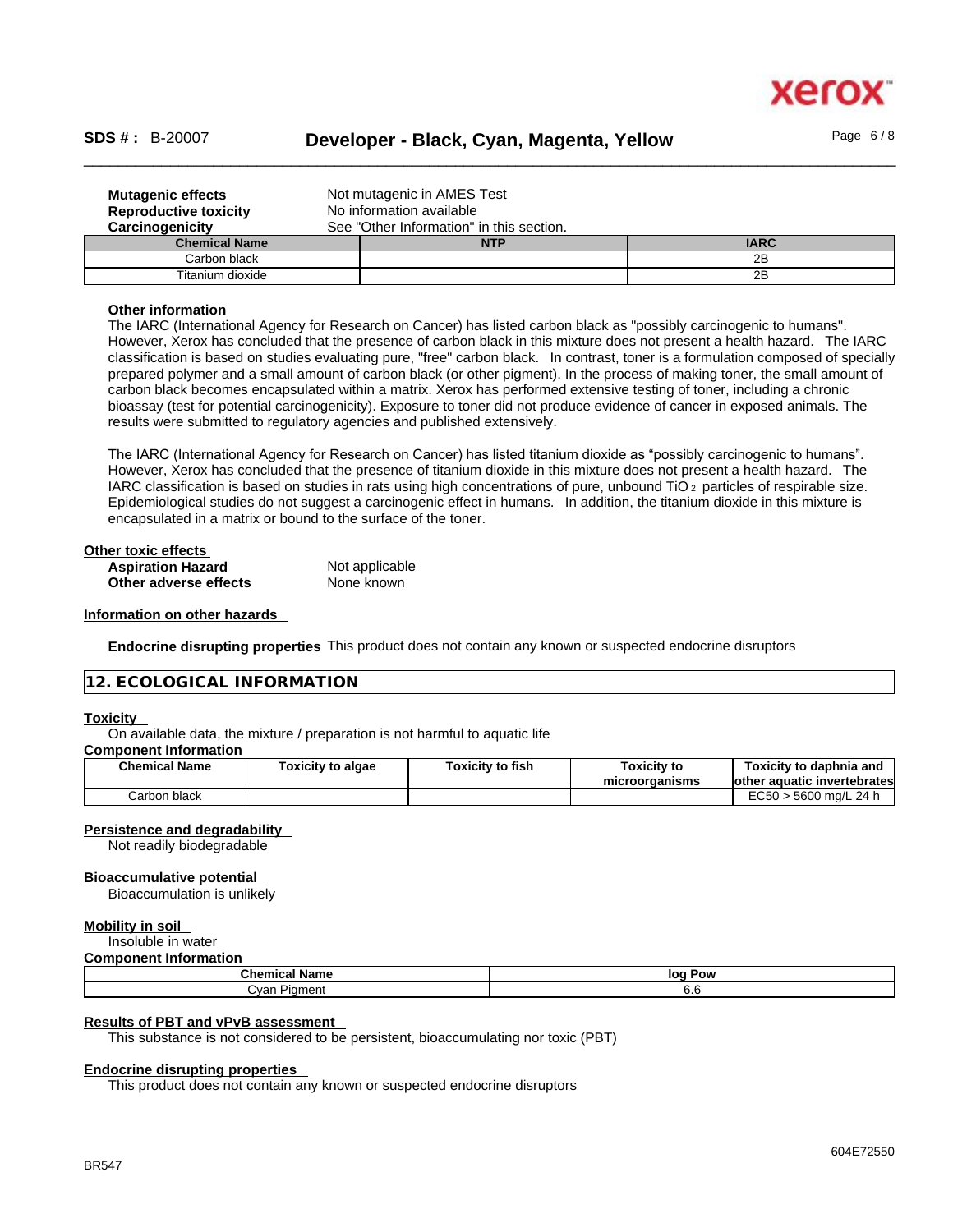

#### **Other adverse effects**

Although toner is not an aquatic toxin, microplastics may be a physical hazard to aquatic life and should not be allowed to enter drains, sewers, or waterways.

| 13. DISPOSAL CONSIDERATIONS                              |                                                                                                                                                                    |                                                                                                                                                                             |  |
|----------------------------------------------------------|--------------------------------------------------------------------------------------------------------------------------------------------------------------------|-----------------------------------------------------------------------------------------------------------------------------------------------------------------------------|--|
| Waste treatment methods<br><b>Waste Disposal Methods</b> |                                                                                                                                                                    | Can be landfilled or incinerated, when in compliance with local regulations If incineration is<br>to be carried out, care must be exercised to prevent dust clouds forming. |  |
| Contaminated packaging                                   |                                                                                                                                                                    | No special precautions are needed in handling this material                                                                                                                 |  |
| <b>Other information</b>                                 | Although toner is not an aquatic toxin, microplastics may be a physical hazard to aquatic life<br>and should not be allowed to enter drains, sewers, or waterways. |                                                                                                                                                                             |  |
| Ohnesteel Magazi                                         |                                                                                                                                                                    | California Happenhave Marcha Chatrie                                                                                                                                        |  |

| Chemical<br>∵Name            | Jaliforr i<br><b>Waste Status</b><br>izardous<br>rnia<br>на. |
|------------------------------|--------------------------------------------------------------|
| materials<br><i>∴</i> eramıc | Toxic                                                        |
|                              |                                                              |

#### **14. TRANSPORT INFORMATION**

This material is not subject to regulation as a hazardous material for shipping

#### **15. REGULATORY INFORMATION**

#### **Safety, health and environmental regulations/legislation specific for the substance or mixture**

## **OSHA Regulatory Status**

This product is an article which contains a mixture / preparation in powder form. Safety information is given for exposure to the article as sold and used by the customer. Intended use of the product is not expected to result in exposure to the mixture / preparation based on the packaging and method of dispensing.

While this material is not considered hazardous by the OSHA hazard Communication Standard (29 CFR 1910.1200), this SDS contains valuable information for the safe handling and proper use of the product. This SDS should be retained and made available to employees and other users of this product.

#### **Canada**

This product has been classified in accordance with the hazard criteria of the Hazardous Products Regulations (HPR), and the SDS contains all the information required by the HPR.

#### **International Inventories**

| <b>TSCA</b>     | Complies |
|-----------------|----------|
| <b>DSL/NDSL</b> | Complies |

#### **U.S. Federal Regulations**

#### **SARA 313**

Section 313 of Title III of the Superfund Amendments and Reauthorization Act of 1986 (SARA). This product does not contain any chemicals which are subject to the reporting requirements of the Act and Title 40 of the Code of Federal Regulations, Part 372 **Clean Water Act**

This product is not regulated as a pollutant pursuant to the Clean Water Act (40 CFR 122.21 and 40 CFR 122.42).

**Clean Air Act,Section 112 Hazardous Air Pollutants (HAPs) (see 40 CFR 61)**

This product is not regulated as a hazardous air pollutant (HAPS) under Section 112 of the Clean Air Act Amendments of 1990. **CERCLA**

This material, as supplied, does not contain any substances regulated as hazardous substances under the Comprehensive Environmental Response Compensation and Liability Act (CERCLA) (40 CFR 302) or the Superfund Amendments and